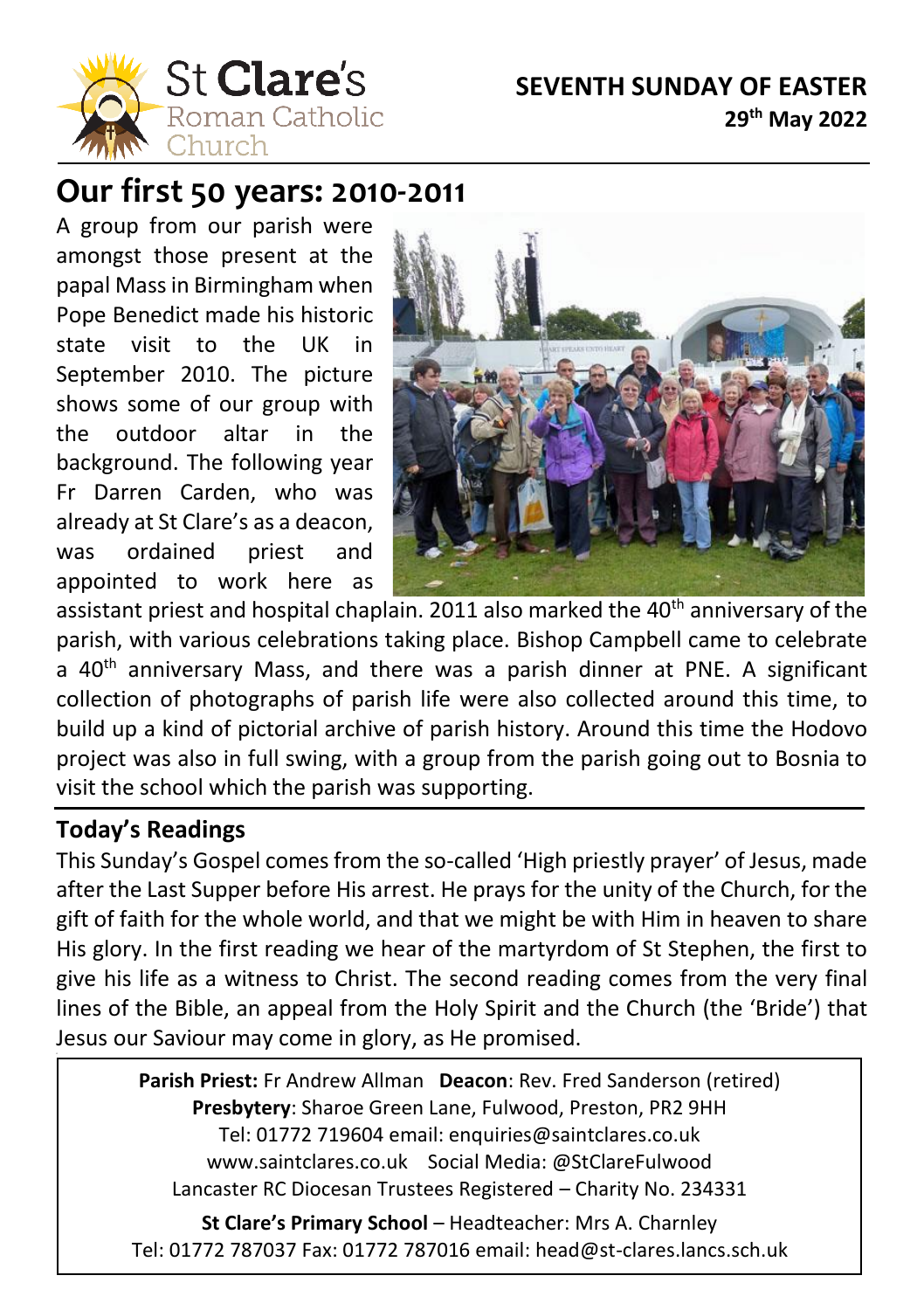# **MASSES THIS WEEK**

#### **Office: psalter week 2; Sundays: year C; Weekdays: of the Easter season**

The first Mass each day is livestreamed and will be available for viewing later in the day on our YouTube channel[: https://www.youtube.com/user/StClaresChurch](https://www.youtube.com/user/StClaresChurch)

| <b>Date</b>            | <b>Time</b> | <b>Occasion</b>                   | <b>Intention/Details</b>    |  |
|------------------------|-------------|-----------------------------------|-----------------------------|--|
| Saturday               | 6pm (vigil) | <b>SEVENTH SUNDAY</b>             | Lyndon Cole RIP             |  |
| Sunday 29th            | $9:30$ am   | <b>OF EASTER</b>                  | People of the Parish        |  |
|                        | 6pm         |                                   | Alan Little RIP             |  |
| Monday                 | 9:15am      |                                   | Mary O'Gara RIP             |  |
| Tuesday                | 7pm         | <b>The Visitation</b>             | <b>Bob Snape RIP</b>        |  |
|                        |             | of Our Lady                       |                             |  |
| Wednesday              | 9:15am      | <b>The Dedication</b>             | Intentions of Sr Anne       |  |
|                        |             | of St Clare's                     |                             |  |
| Thursday               | 9:15am      |                                   | Lilian Culshaw RIP          |  |
| Friday                 | 12noon      | St Charles Lwanga                 | Alan Little RIP             |  |
|                        |             | and companions                    |                             |  |
| Saturday               | 10am        |                                   | <b>Frances Smith RIP</b>    |  |
|                        | 6pm (vigil) | <b>PENTECOST</b><br><b>SUNDAY</b> | People of the Parish        |  |
| Sunday 5 <sup>th</sup> | $9:30$ am   |                                   | <b>Christine Troger RIP</b> |  |
|                        | 6pm         |                                   | Lil Abram RIP               |  |

**LATELY DEAD:** Please pray for **Yvonne Witherington** and all who have died recently.

**SACRAMENT OF RECONCILIATION:** Saturdays 11am-12noon and on request.

**ADORATION OF THE BLESSED SACRAMENT:** Monday-Friday 5pm-6pm, Saturday 11am-12noon. The church is usually open during the day for private prayer.

**ROSARY:** After 9:15am Mass and before 12noon Mass on Fridays.

**ANNIVERSARIES:** Hilda McNeela, Eileen Mundy, Mary O'Gara, Evelyn Nickson, Philip Lee, Shaniece Hopkins, Josie Singleton, Mary McCann, Ethel Raisbeck, David Wilkinson.

**POPE'S PRAYER INTENTIONS FOR JUNE:** We pray for Christian families around the world; may they embody and experience unconditional love and advance in holiness in their daily lives.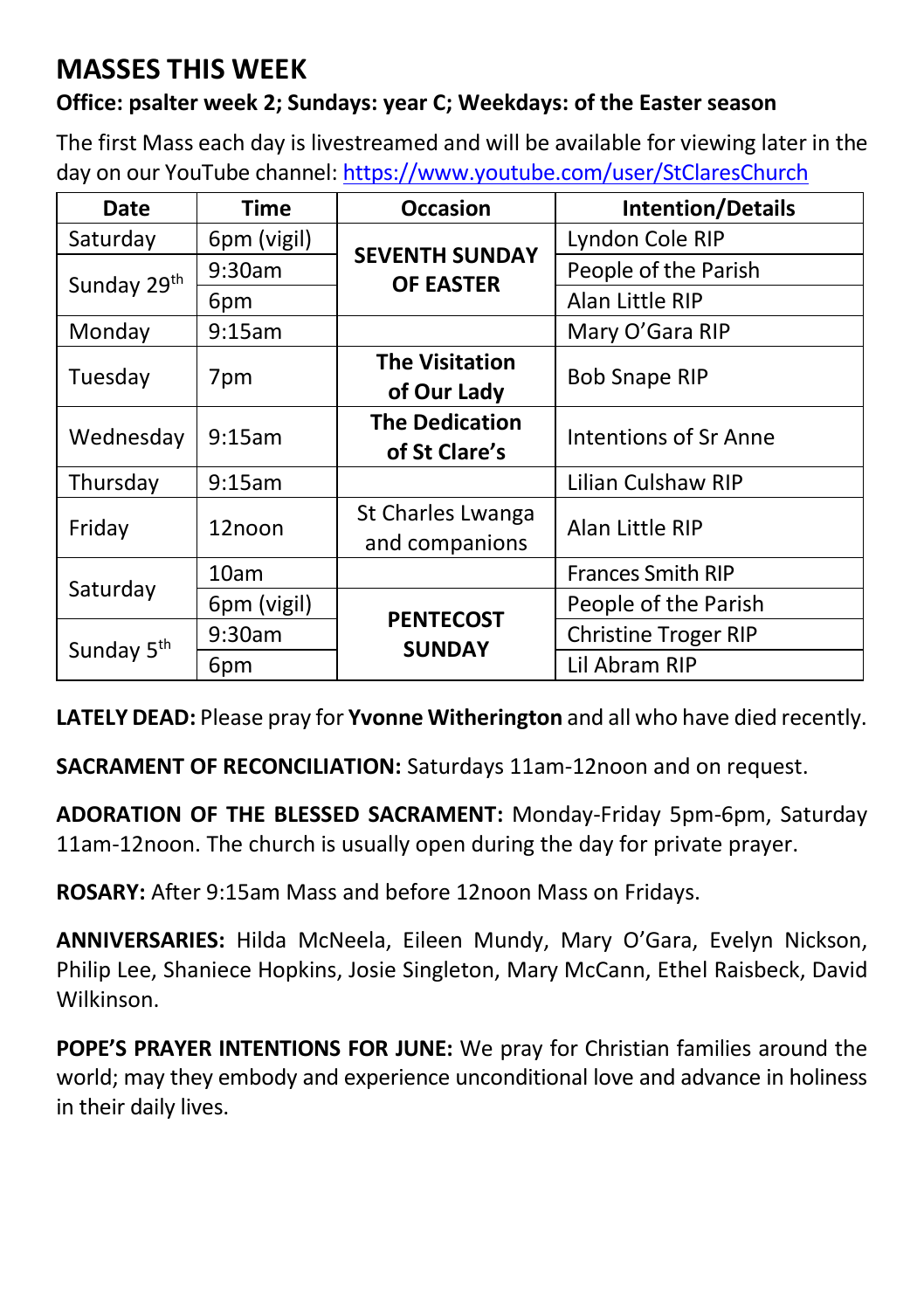**DEDICATION OF ST CLARE'S:** This Wednesday is the anniversary of the consecration of our church (1994), a feast day in our parish. Mass at 9:15am as usual. All welcome.

**SUNDAY OBLIGATION:** The Bishops of England and Wales have now lifted the dispensation from the obligation to attend Mass on Sundays, which was given in March 2020 due to Covid. Please not that watching an online Mass does not fulfil the Sunday obligation for those who are able to attend in person. See back page.

**BANK HOLIDAYS:** Although Thursday and Friday this week are Bank Holidays, Mass will be celebrated both days at the normal time (9:15am Thurs and 12noon Friday).

**FIRST FRIDAY:** Please note, there will be no first Friday Holy Hour in June.

**NCW IN GLASGOW:** 14 young people from our NCW community are travelling to Glasgow this weekend for prayer, catechesis and listening to the Word of God. They will also evangelise on the streets of Glasgow and Edinburgh and meet with the Archbishops of the two cities. Please keep them in your prayers over the weekend.

**INDIAN CAFE:** Sunday 12<sup>th</sup> June, 10:30am-2pm. A traditional Indian Café experience in aid of our ACN India Parish Centre Project. Indian Chai, Tea/Coffee will be available as well as traditional snacks such as samosas and pakora. A minimum donation of £5/person is suggested. All your donations will be going to the project and all food/drink costs are borne by the volunteers organising the event. So please come along to support our fundraising and to enjoy a taste of Incredible India! To help us assess numbers please sign up in the narthex.

**QUEEN'S JUBILEE AFTERNOON TEA:** This Wednesday, 2-4pm in the hall for those who have signed up. Those attending, please wear something red, white and blue. Hot/soft drinks provided. If you would like an alcoholic drink, please bring your own.

**HOLY SPIRIT NOVENA:** Novena prayers for these days between the Ascension and Pentecost are now available in the narthex, for you to pray the novena at home.

**FOOD BANK:** Collection next weekend: 4<sup>th</sup>/5<sup>th</sup> June. There is currently urgent need of almost all food supplies due to very high demand. Thank you for your generosity.

**WOMEN TOGETHER IN THE DIOCESE** have organised a day of reflection on women's mission in the Church, led by Sr Philomena Grimley SHCJ. Saturday 11<sup>th</sup> June, 10am-3:15pm at Our Lady and St Edward's. Poster/booking forms in narthex.

**CHAPLAINCY POST - H.M.P. LANCASTER FARMS:** A fulltime Catholic chaplaincy post is now being advertised by the Prison Service. Closing date 30th May 2022. Details can be found at [jobs.justice.gov.uk](http://jobs.justice.gov.uk/) searching for reference 58481.

**SPECIAL COLLECTION** this Sunday for Catholic Media (World Communications Day).

**LAST WEEK:** At Mass: 402 (96/172/89 NCW 45). Collection: £666.55. Thank you for your presence and generosity.